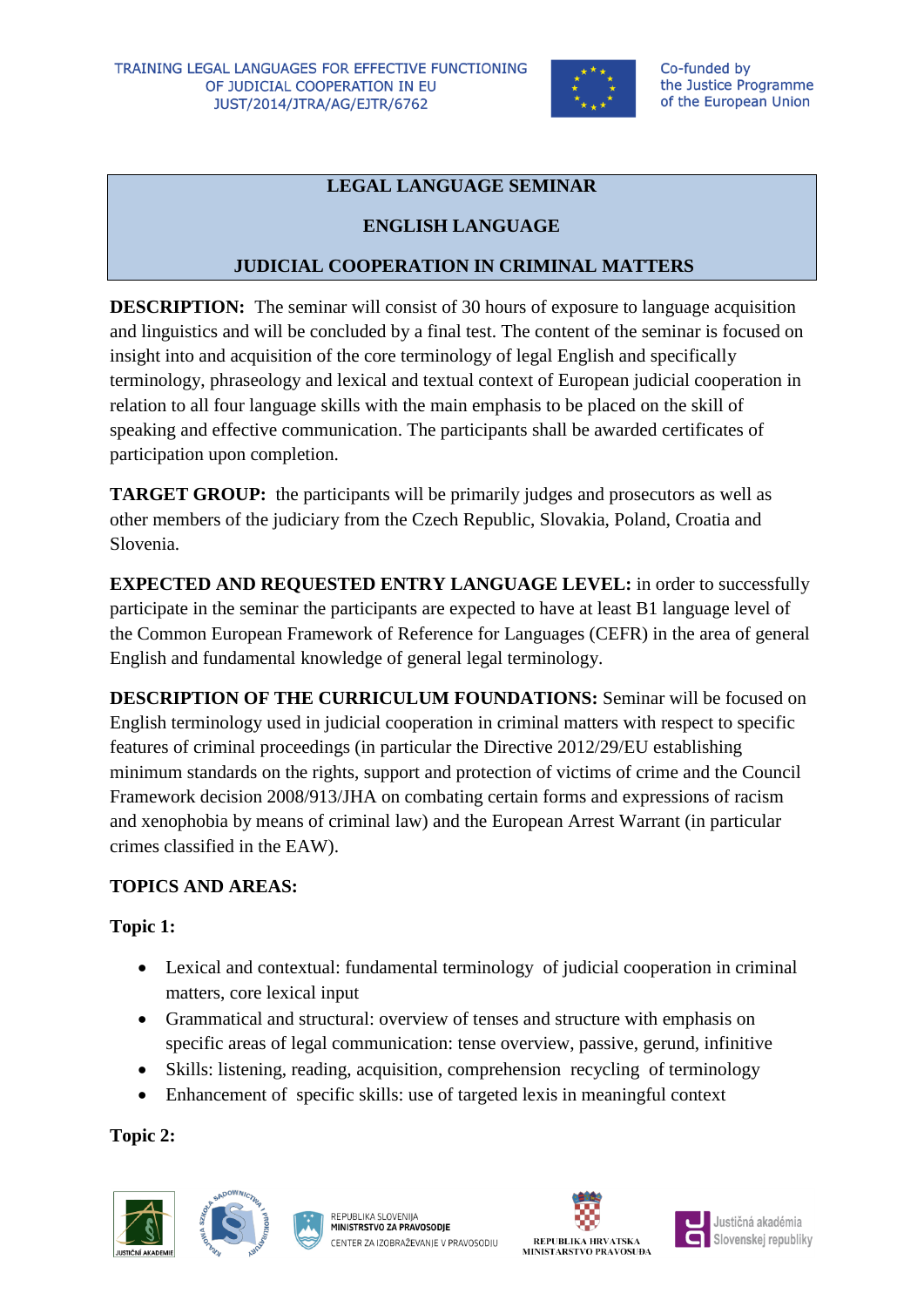

- Lexical and contextual: Right to Legal Aid within the context of the European Convention for the Protection of Human Rights and Fundamental Freedoms: acquisition, recycling and active usage of core terminology, case study with video of a court hearing
- Grammatical and structural skills: effective presentation skills, cohesion, coherence, effective linking, reported speech
- Skills: listening, reading, speaking, pronunciation
- Enhancement of specific skills: structuring comparative analysis, using intonation and using phonological features to retain interest and attention of audience

#### **Topic 3:**

- Lexical and contextual: European Arrest Warrant within the context of mutual legal assistance, recycling and active usage of core terminology, case study with real life videos
- Grammatical and structural skills: functional language: granting and asking for opinions , logical argumentation: providing reasoning for argument
- Skills: listening, reading, speaking, adequate use of lexis and collections
- Enhancement of specific skills: negotiation towards meaningful outcome in a controlled or semi- controlled discussion

# **Topic 4:**

- Lexical and contextual: Rights of Victims of Criminal Offences within the context of mutual legal assistance, case study converse with rights of victim of human trafficking with emphasis on core lexical units and collocation
- Grammatical and structural skills: functional language: providing reasoning for argument, use of passive and means of coherence and cohesion in formal text
- Skills: listening, reading, speaking, adequate use of lexis and collections
- Enhanced specific skills: drafting and presenting legal reasoning

# **MAIN TYPES OF LANGUAGE ACQUISITION ACTIVITIES:**

- Listening and comprehension
- Reading and comprehension
- Memory rehearsal and phonological loop exercises
- Multiple choice lexical training
- Peer discussion
- Class mingle and recycling
- Priority pyramids within lexical acquisition
- Task based learning techniques